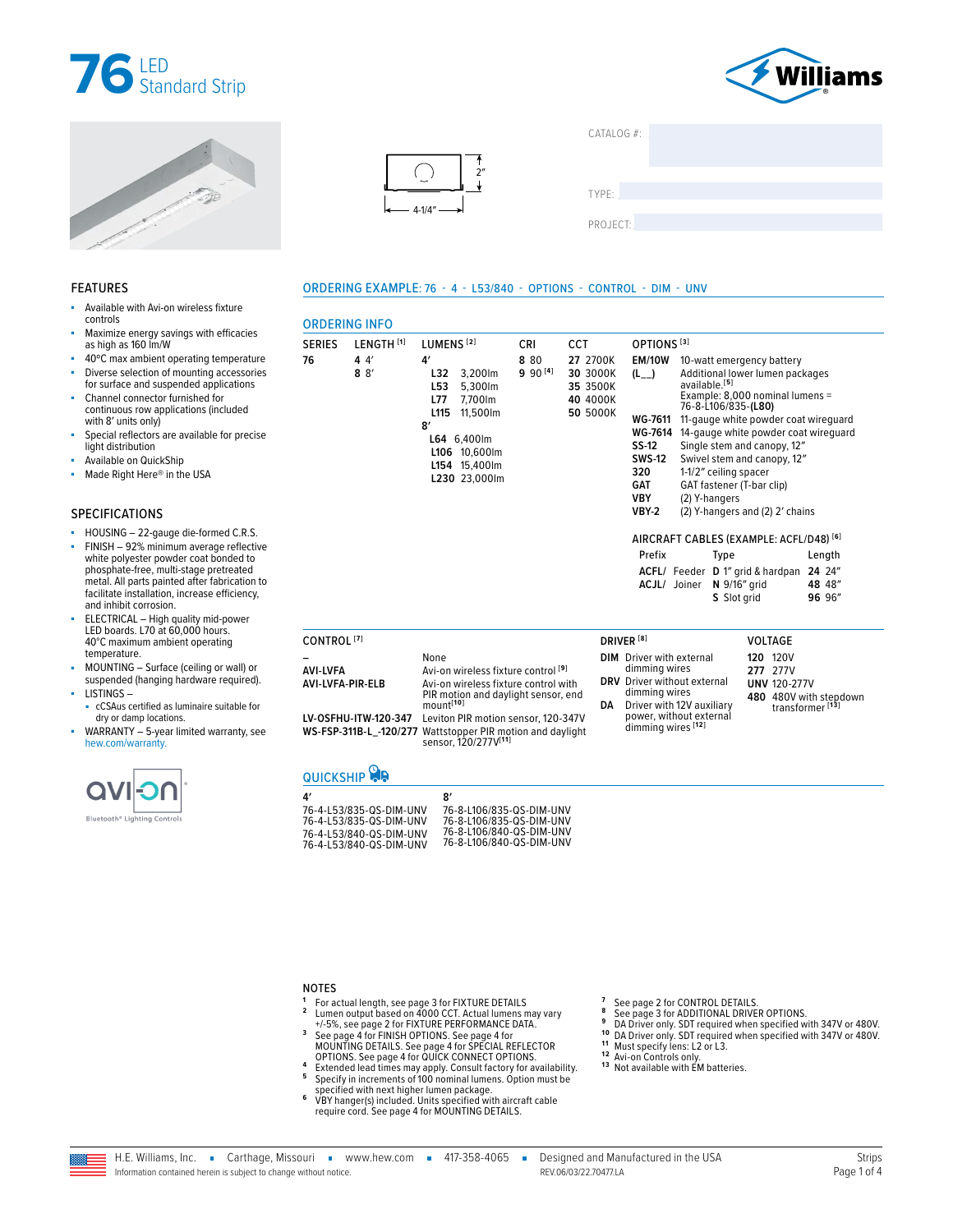

### <span id="page-1-0"></span>FIXTURE PERFORMANCE DATA

|   |                  | LED PACKAGE   DELIVERED LUMENS | <b>WATTAGE</b> | <b>EFFICACY (Im/W)</b> |
|---|------------------|--------------------------------|----------------|------------------------|
|   | L32              | 3263                           | 21.3           | 153.2                  |
| ⇆ | L <sub>53</sub>  | 5414                           | 33.7           | 160.7                  |
|   | L77              | 7757                           | 52.6           | 147.5                  |
|   | L <sub>115</sub> | 11514                          | 76.1           | 151.3                  |
|   | L64              | 6657                           | 42.3           | 157.4                  |
| ò | L106             | 10656                          | 67.1           | 158.8                  |
|   | L <sub>154</sub> | 15513                          | 102.5          | 151.3                  |
|   | L230             | 23028                          | 152.2          | 151.3                  |

### MULTIPLIER TABLE

|        | <b>COLOR TEMPERATURE</b> |                          |  |  |  |
|--------|--------------------------|--------------------------|--|--|--|
|        | CCT                      | <b>CONVERSION FACTOR</b> |  |  |  |
|        | 2700K                    | 0.94                     |  |  |  |
|        | 3000K                    | 0.96                     |  |  |  |
| 80 CRI | 3500K                    | 0.97                     |  |  |  |
|        | 4000K                    | 1.00                     |  |  |  |
|        | 5000K                    | 1.03                     |  |  |  |
|        |                          |                          |  |  |  |
|        | 2700K                    | 0.77                     |  |  |  |
|        | 3000K                    | 0.79                     |  |  |  |
| 90 CRI | 3500K                    | 0.80                     |  |  |  |
|        | 4000K                    | 0.83                     |  |  |  |
|        | 5000K                    | 0.86                     |  |  |  |

- Photometrics tested in accordance with<br>
IESNA LM-79. Results shown are based on<br>
Z5°C ambient temperature.<br>
 Wattage shown is average for 120V through<br>
277V input.<br>
 Results based on 4000K, 80 CRI, actual<br>
 Ilumens ma
- 
- 
- 

### PHOTOMETRY

**76-4-L53/840-DIM** Total Luminaire Output: 5414 lumens; 33.7 Watts | Efficacy: 160.7 lm/W | 80 CRI; 3500K CCT



|                     | <b>VERTICAL ANGLE</b> | <b>HORIZONTAL ANGLE</b> | <b>ZONAL LUMENS</b> |            |     |
|---------------------|-----------------------|-------------------------|---------------------|------------|-----|
|                     |                       | 0°                      | 45°                 | $90^\circ$ |     |
|                     | ŋ                     | 1866                    | 1866                | 1866       |     |
|                     | 5                     | 1872                    | 1870                | 1870       | 178 |
| <b>DISTRIBUTION</b> | 15                    | 1793                    | 1791                | 1790       | 508 |
|                     | 25                    | 1666                    | 1661                | 1660       | 769 |
|                     | 35                    | 1504                    | 1498                | 1491       | 934 |
|                     | 45                    | 1311                    | 1302                | 1300       | 994 |
| CANDLEPOWER         | 55                    | 1011                    | 998                 | 992        | 891 |
|                     | 65                    | 707                     | 697                 | 670        | 679 |
|                     | 75                    | 358                     | 333                 | 333        | 367 |
|                     | 85                    | 79                      | 73                  | 73         | 96  |
|                     | 90                    | 4                       | 16                  | 18         |     |

| LUMEN SUMMARY | <b>ZONE</b> | <b>LUMENS</b> | % FIXTURE |
|---------------|-------------|---------------|-----------|
|               | $0 - 30$    | 1454          | 27        |
|               | $-40$       | 2388          | 44        |
|               | 0 - 60      | 4273          | 79        |
|               | $0 - 90$    | 5414          | 100       |
|               | $-180$      | 5414          | 100       |

### <span id="page-1-1"></span>CONTROL DETAILS

### SENSOR PLACEMENT



### AVI-LVFA-PIR-ELB

| <b>SPECIFICATIONS</b>    |                                                                                      | <b>SENSOR CO</b>             |
|--------------------------|--------------------------------------------------------------------------------------|------------------------------|
| <b>TYPE</b>              | PIR Motion + Daylight                                                                | Large motion                 |
| <b>MOUNTING HEIGHT</b>   | $8' - 45'$                                                                           | 45' height: øf               |
| LENS                     | Single lens detects<br>high and low bay motion.                                      | 10'<br>15'                   |
| <b>DETECTION ANGLE</b>   | $360^\circ$                                                                          | 20 <sup>°</sup><br>25'       |
| <b>TEMPERATURE RANGE</b> | -30 $^{\circ}$ to 70 $^{\circ}$ C                                                    | 30'<br>35'                   |
| <b>RELATIVE HUMIDITY</b> | 90 to 95% at 30°C                                                                    | 45'<br>34" 28" 22" 14"<br>0' |
| <b>COMMISSIONING</b>     | App (iOS or Android)                                                                 |                              |
|                          | SYSTEM REQUIREMENTS Avi-On wireless fixture controls plus<br>desktop and mobile apps |                              |
| <b>MANUFACTURER</b>      | Avi-On                                                                               |                              |
|                          | <b>NC-IVO</b><br>Bluetooth <sup>®</sup> Lighting Controls                            |                              |

### SENSOR COVERAGE PATTERNS

| Large motion                                          | Small motion                                                       |
|-------------------------------------------------------|--------------------------------------------------------------------|
| 45' height: ø68' coverage                             | 20' height: ø28' coverage                                          |
| $\Omega'$                                             |                                                                    |
| 10'                                                   | ÷,                                                                 |
| 15'                                                   | 61                                                                 |
| 20                                                    | q.                                                                 |
| 25'                                                   | 12'                                                                |
| 30'                                                   | 15'                                                                |
| 35'                                                   | 18'                                                                |
| 45'<br>28" 22" 14"<br>O'<br>22' 28' 34'<br>24'<br>14' | 20'<br>35'<br>m<br>3.51<br>14' 10 5'<br>$\mathcal{P}$<br>7110 5114 |
|                                                       |                                                                    |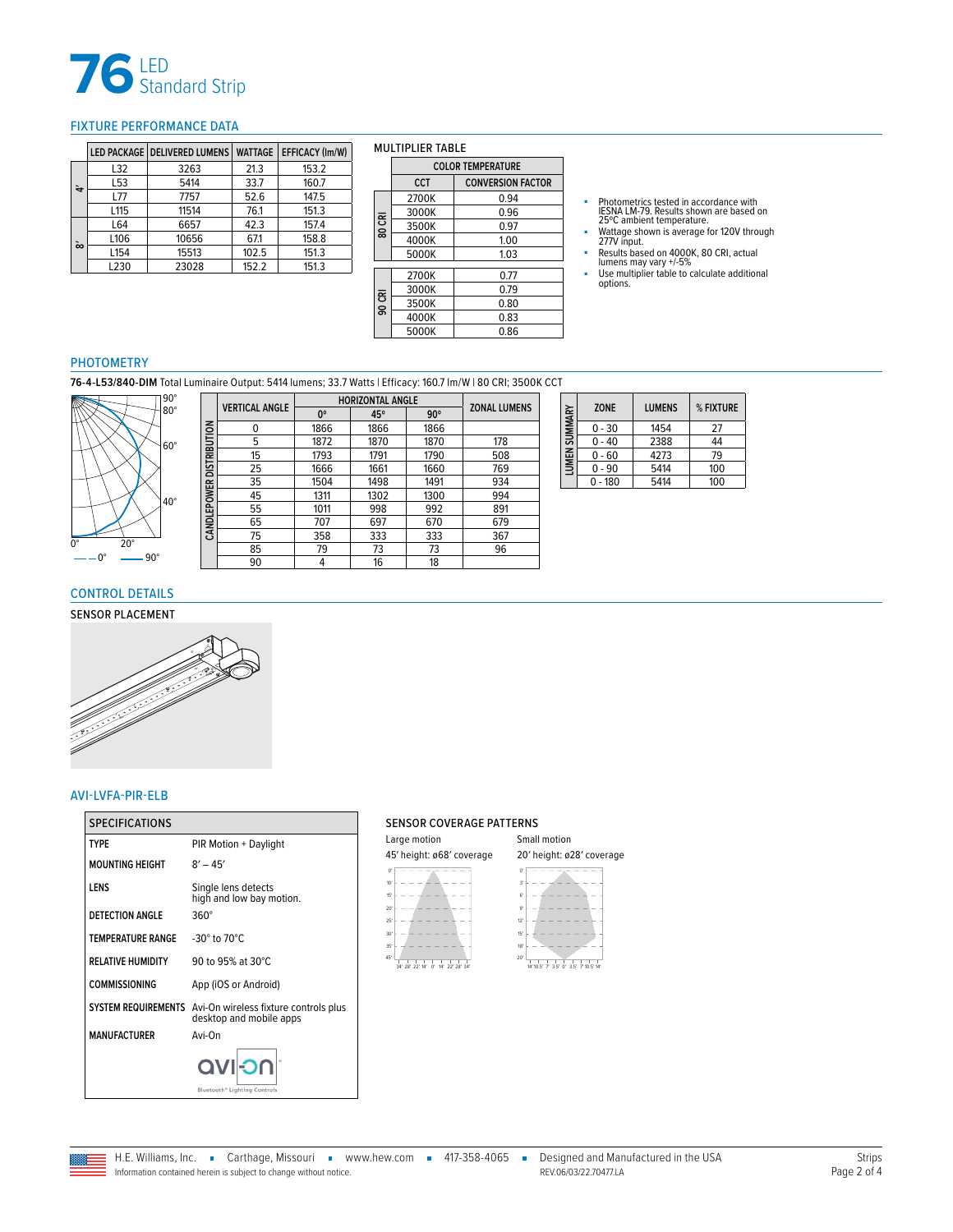# **76** LED<br>Standard Strip

### LV-OSFHU-ITW-120-347

| <b>SPECIFICATIONS</b>    |                                                    | <b>SENSOI</b>           |
|--------------------------|----------------------------------------------------|-------------------------|
| <b>TYPF</b>              | <b>PIR Motion</b>                                  | High bay                |
| <b>MOUNTING HEIGHT</b>   | $8' - 40'$                                         | 40' heigh               |
| LENS                     | Interchangeable high bay, low bay or<br>aisle mask | 15'<br>27               |
| <b>DETECTION ANGLE</b>   | $360^\circ$                                        | 40'                     |
| <b>TEMPERATURE RANGE</b> | -10 $\degree$ to 71 $\degree$ C                    | 20'<br>30'<br>30'       |
| <b>RELATIVE HUMIDITY</b> | 20% to 90% non-condensing                          | 15'                     |
| <b>MANUFACTURER</b>      | Leviton                                            | $\Omega'$<br>15'<br>30' |

### SENSOR COVERAGE PATTERNS



Low bay

### WS-FSP-311-L2-120/277

| <b>SPECIFICATIONS</b>    |                                    |
|--------------------------|------------------------------------|
| <b>TYPF</b>              | PIR Motion + Daylight              |
| <b>MOUNTING HEIGHT</b>   | $8' - 20'$                         |
| DETECTION ANGLE          | 360°                               |
| <b>TEMPERATURE RANGE</b> | -40 $^{\circ}$ to 75 $^{\circ}$ C. |
| <b>COMMISSIONING</b>     | App (iOS or Android)               |
| <b>MANUFACTURFR</b>      | Wattstopper                        |
|                          |                                    |

### SENSOR COVERAGE PATTERNS

0′ 8′

0′ 20′

20′ 10′ 10′



20′ 10′ 0′ 10′ 20′

40′

### <span id="page-2-1"></span>ADDITIONAL DRIVER OPTIONS

Note: Lumen restrictions apply, consult product builder at hew.com/product-builder.

| <b>CATALOG NUMBER</b> | <b>DESCRIPTION</b>                                                                      |
|-----------------------|-----------------------------------------------------------------------------------------|
| <b>DRV</b>            | Driver prewired for non-dimming applications                                            |
| <b>DIM</b>            | Dimming driver prewired for 0-10V low voltage applications                              |
| DIM1                  | 1% dimming driver prewired for 0-10V low voltage applications                           |
| <b>DIM LINE</b>       | Line voltage dimming driver (TRIAC and ELV compatible, 120V only)                       |
| <b>DIM TRC</b>        | Line voltage dimming driver (TRIAC compatible, 120V only)                               |
| DA                    | Dimming driver with 12V auxiliary                                                       |
| SD40                  | 40% step-dimming driver                                                                 |
| <b>SD50</b>           | 50% step-dimming driver                                                                 |
| DALI                  | DALI dimming driver                                                                     |
| LTE LINE              | Lutron Hi-lume 1% 2-wire dimming driver forward phase line voltage controls (120V only) |
| LDE1                  | Lutron Hi-lume 1% EcoSystem dimming LED driver                                          |
| ELDO SOLOB            | EldoLED Solodrive, 0.1% dimming driver for 0-10V controls                               |
| ELDO SOLOB DALI       | EldoLED Solodrive, 0.1% dimming driver for DALI controls                                |
| ELDO ECO1             | EldoLED Ecodrive, 1% dimming driver for 0-10V controls                                  |
| ELDO ECO1 DALI        | EldoLED Ecodrive, 1% dimming driver for DALI controls                                   |

### <span id="page-2-0"></span>FIXTURE DETAILS

### BACKVIEW